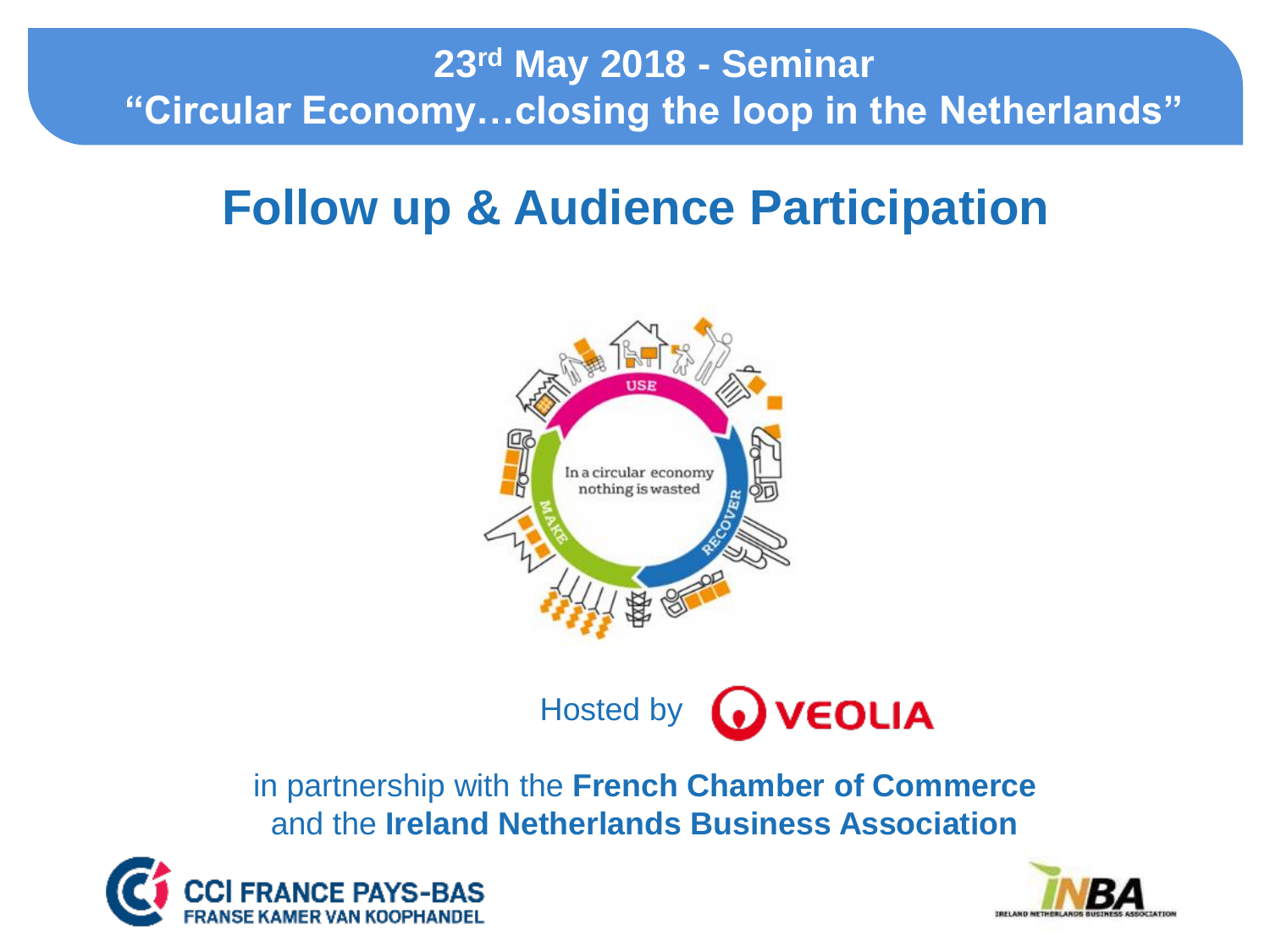# **7 Key Principles to being circular**





**WEOLIA** 

**BA** 

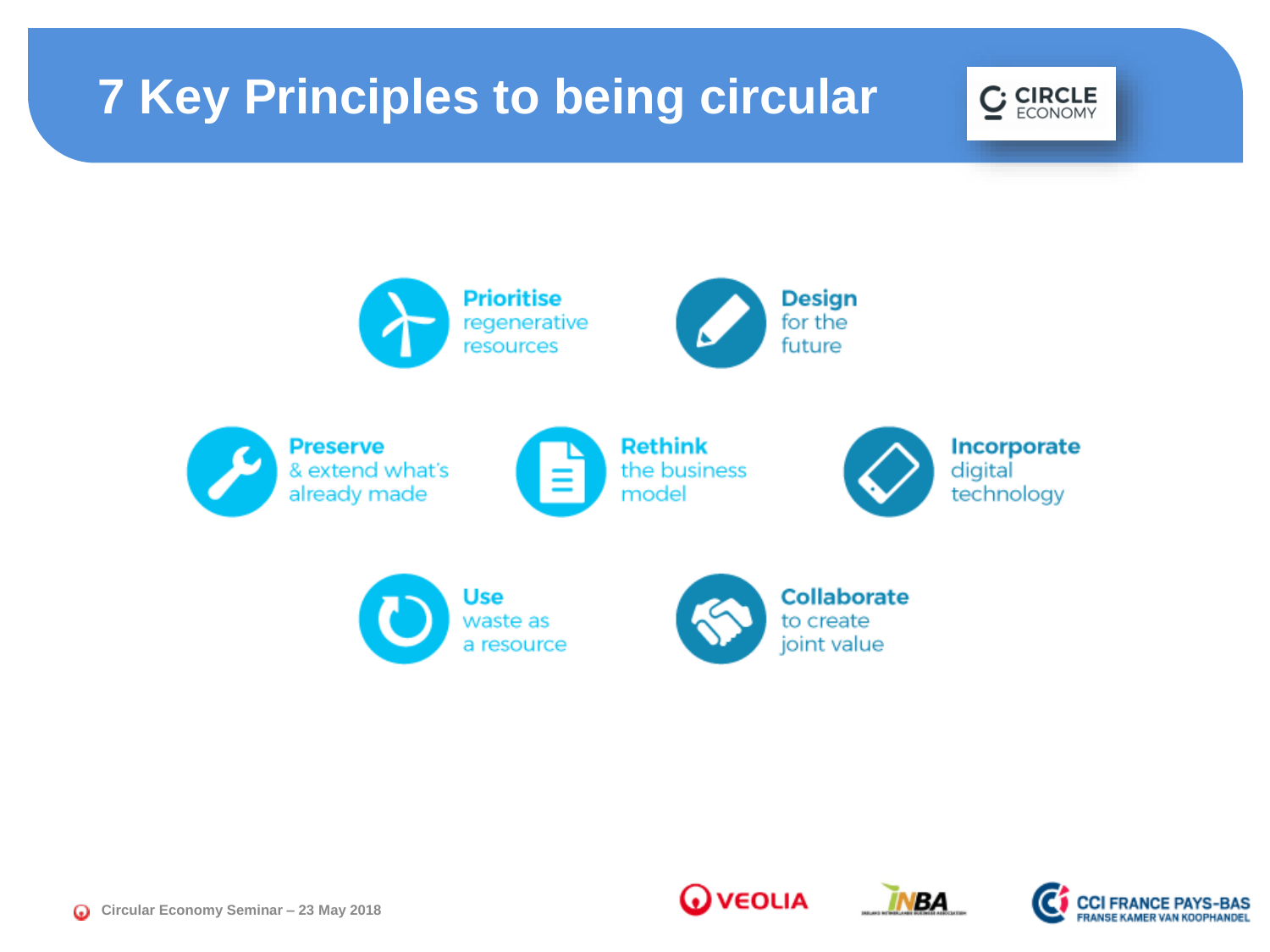### **Presenters for Session 1**





the Foundation for our Future

**Joris Voeten** Sr Engineer Urban Green Space





**Paul Kennedy** Nature and Sustainability Manager

# **PHILIPS**

**Eelco Smit** Nature and Director Sustainability





**Tom Hermans** Chief Executive Officer







**Circular Economy Seminar – 23 May 2018**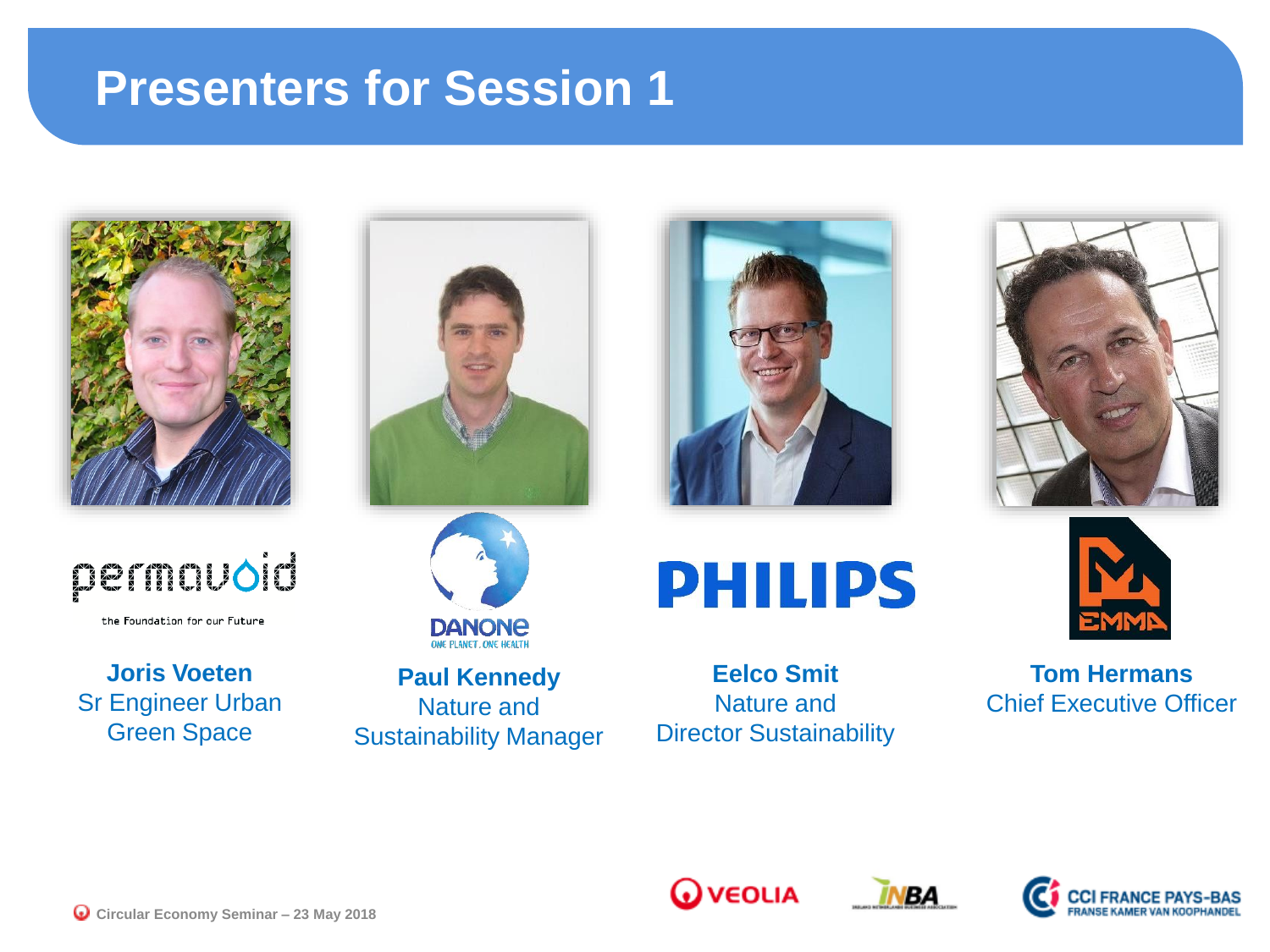### **Presenters for Session 2**













**Frans Beckers** Chief Executive Officer Afvalfonds Verpakkingen

**Cees de Mol van Otterloo** Chief Executive Officer



**Joost van Dun** Circular Economy Lead



**WEOLIA** 

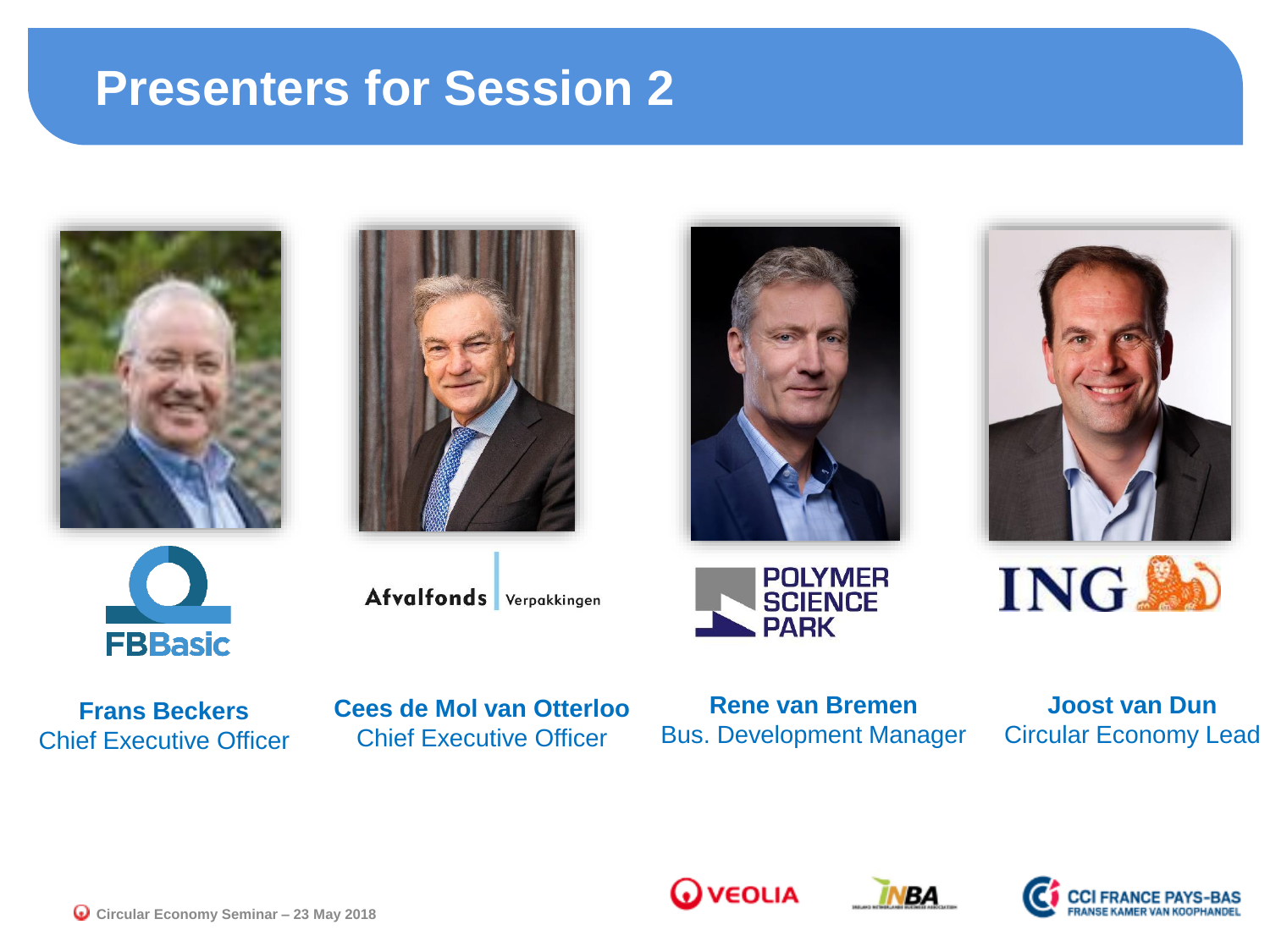### **Circular Economy in 1 word**

The audience was asked to write down 1 word that best describe Circular Economy for them personally. The tag cloud was created from all the 1-word notes collected. The size of the word in this visual representation is dependant of the number of time the word was mentioned.

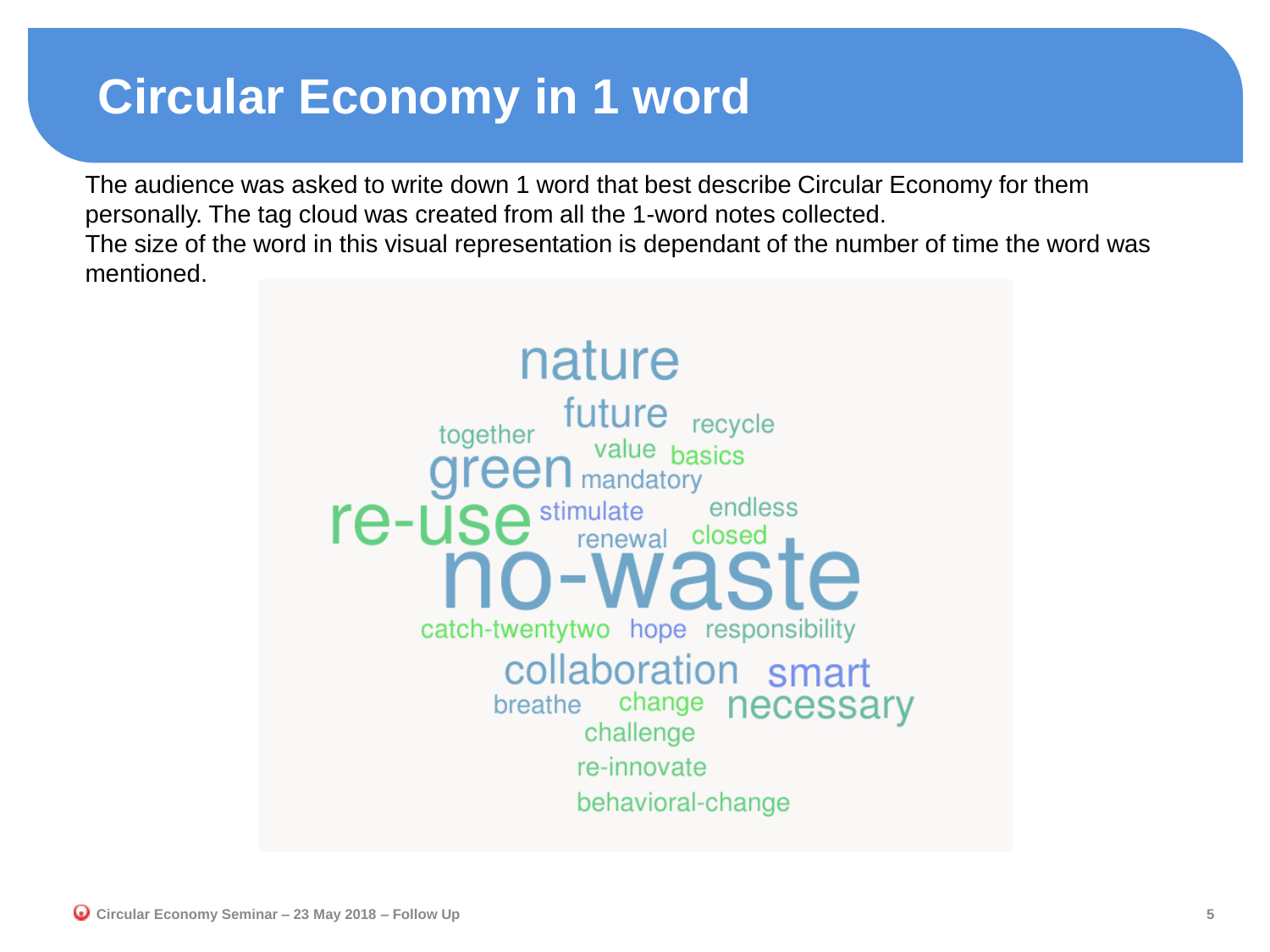## **Who to contact to learn more about going circular?**

• Contact Veolia for advise on.....



Roger Beuting Circular Solutions Roger.beuting@Veolia.com



Gerrit Klein Nagelvoort Recycled Plastic Compounds Gerrit.nagel-voort@Veolia.com

**VEOLIA** 



Rudie Marsman Paper and Plastic Recycling Rudie.marsman@Veolia.com

• Contact nudge® regarding [Sustainability an](https://www.nudge.nl/over/succesverhalen/)d Stakeholder or Employee engagement